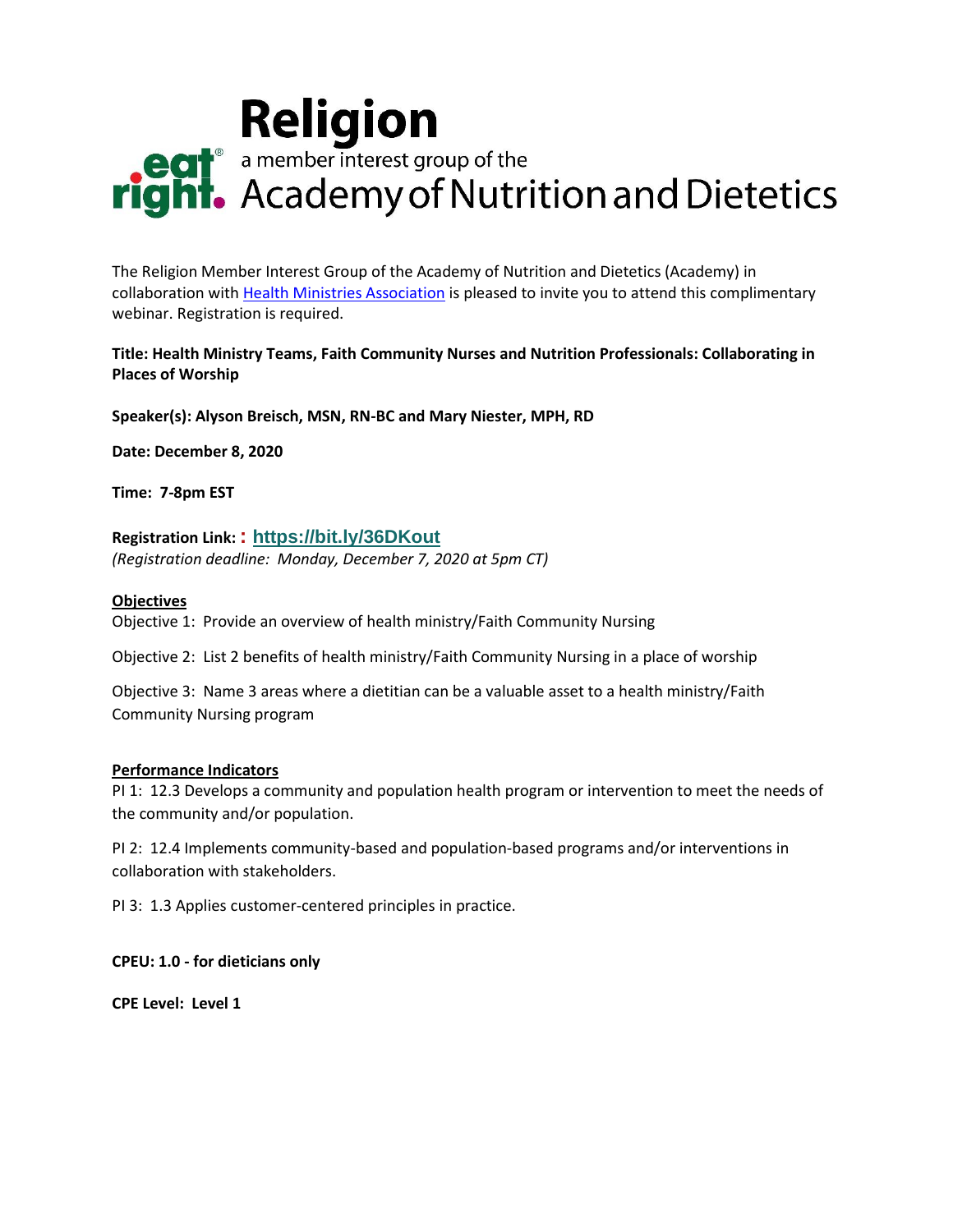#### **Speaker Bio**

Alyson is a nationally recognized faith community nursing and health ministries consultant. She was employed as a faith community nurse for 19 years and is a retired commissioned minister for congregational health in the United Church of Christ denomination. Alyson's advanced nursing practice included Clinical Nurse Specialist and Nurse Practitioner positions at Duke Heart Center and adjunct faculty at Duke University School of Nursing and Duke Divinity School. Alyson directed the Duke Health and Nursing Ministries graduate degree program for 8 years and developed a faith community nursing curriculum she continues to teach nationally. Alyson established the North Carolina Nurses Association (NCNA) Faith Community Nursing (FCN) Council. In 2015, she was awarded the NCNA Nursing Impacting Society award. She achieved ANCC certification by portfolio in faith community nursing in 2015. In 2017, she received HMA's Wilkerson-Droege Award in recognition of her vision, creativity, and faithfulness to the faith and health movement. Alyson was selected by The American Nurses Credentialing Center to receive the 2019 Certified Nurse Award in Faith Community Nursing. Alyson has an extensive background in the use of narratives and expressive writing in health ministries. She has led national workshops and retreats on journaling, life review, and spiritual renewal. She was lead editor for revision of Faith Community Nursing Scope and Standards of Practice, 2nd edition, and 3rd edition. She has served as an advisor to two Doctor of Nursing Practice (DNP) students; most recently advising a DNP student on use of spiritual reminiscence in persons with dementia.

#### **Speaker Photo**



#### **Speaker Bio**

Mary is currently the Southeast Michigan Site Coordinator for St. Joseph Mercy Health System's Diabetes Prevention Program. Prior to this position, she had worked as a Nutrition Specialist at IHA, one of the largest multi-specialty medical groups in Michigan and held clinical dietitian positions at the University of Michigan Medical Center (now Michigan Medicine) and Oakwood Health Care System (now Beaumont Health). Mary is a past-President and current Delegate of the Michigan Academy of Nutrition and Dietetics and has served in numerous positions prior with that organization. She has held a number of positions within the Academy of Nutrition and Dietetics, including Treasurer and current Membership Chair of the Diabetes Dietetic Practice Group and Newsletter Editor of the Religion Member Interest Group. She completed her Bachelor of Science degree at Central Michigan University,